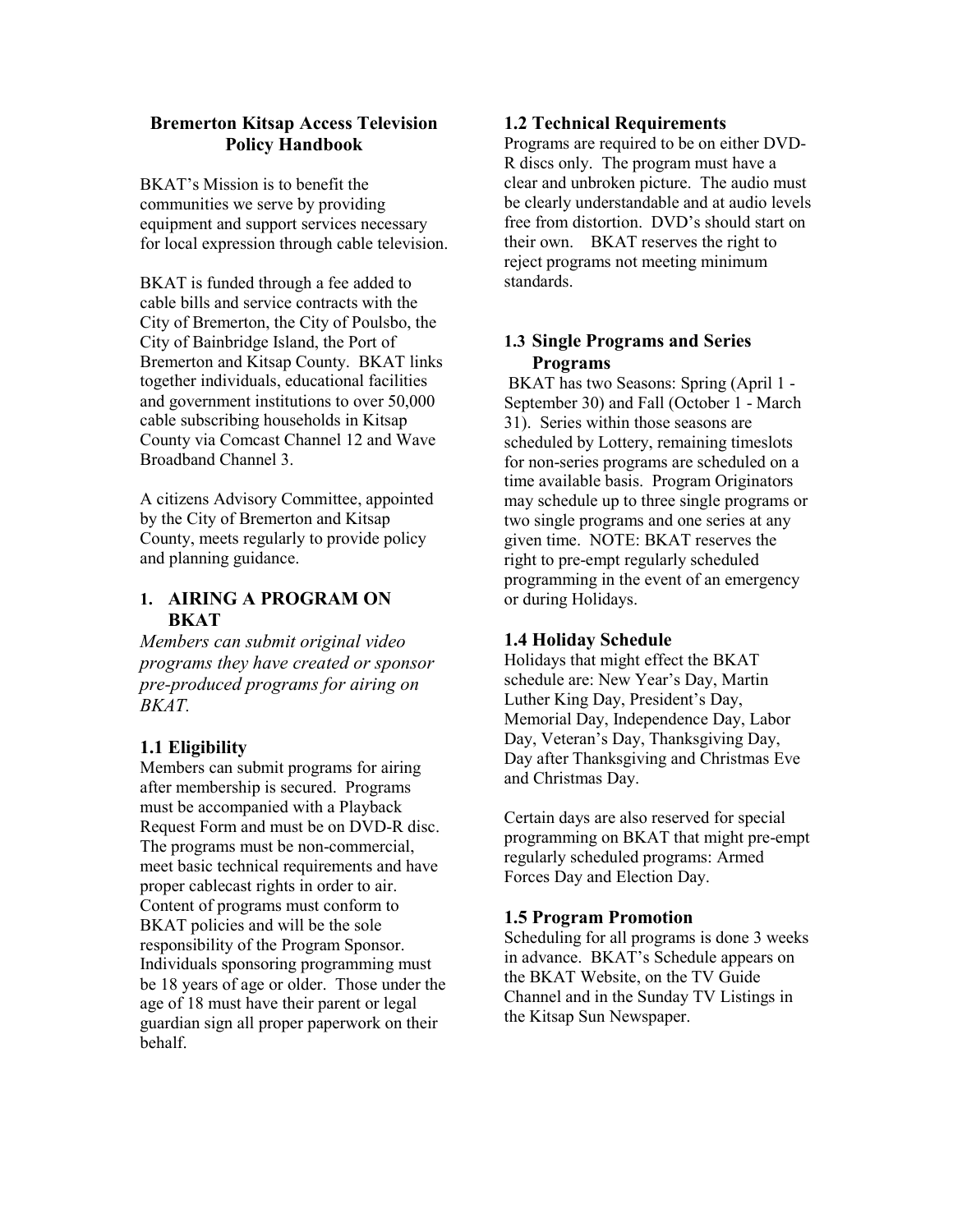#### **1.6 DVD Management**

Series programs are required to be signed in at the BKAT office on Wednesday before 5pm prior to the scheduled cablecast week. Failure to meet the deadline may result in series cancellation. Non-Series programs will not be scheduled prior to being submitted at the office with filled out Playback Request Form. All programs must be picked up within 3 months after the programs last scheduled airing or it will be considered abandoned and may be discarded. BKAT is not responsible for any lost, stolen, abandoned or damaged DVDs.

### **1.7 Content Restrictions**

Program content is the sole responsibility of the Program Provider. Programs that are copyrighted must have written permission on the copyright holders letterhead granting permission for cablecast on BKAT. Additional restrictions may apply for programs that might contain the following:

- Fundraising or Solicitation of funds.
- Advertising material designed to promote the sale of commercial products or services.
- Invasion of Privacy.
- Lottery information or games, raffles, gift enterprise or similar scheme.
- Material that is slanderous, libelous or made unlawful by any law instituted by a governmental body.
- Material that is copyrighted or subject to ownership or royalty rights, union residuals or other payment unless program provider has provided necessary written permission for cablecast.

## **1.8 Scheduling Potentially Objectionable Material**

Bremerton Kitsap Access Television wants to provide parents or guardians with a means of controlling the viewing of potentially objectionable programming so that they may make informed cable-viewing choices.

While providing such notification, we do not wish to preclude the opportunity for all

forms of expression on cable television in accordance with all relevant laws.

For the purposes of these guidelines potentially objectionable material in programs is defined as any program that contain nudity, excessive swearing and or excessive violence.

All potentially objectionable programs will be aired after Midnight only and will be preceded by the following message, run by the producer, in the video. The announcement will be in clear legible white font on a black background and run for no less then 5 seconds followed immediately by their program.

*"The following program contains material which may be offensive to some viewers or may be inappropriate for viewing by children"* 

It is the responsibility of the Program Providers to check the appropriate box on the Playback Request Form when submitting the program that designates it to air after Midnight. Promotion for potentially objectionable programs will also include the above message.

### **1.9 Legal definitions of offensive material**

BKAT recognizes that potentially offensive or obscene behavior, is subjective. For the purposes of this Policy Handbook: "Excessive Swearing" or profanity includes, but is not limited to, words as those identified in FCC vs. Pacifica. "Obscene Material" is defined by applying the "Miller Test" from the U.S. Supreme Court in the decision Miller vs. California: (a) whether the average person, applying contemporary community standards would find that the work, taken as a whole, appeals to the prurient interest;

(b) whether the work depicts or describes, in a patently offensive way, sexual conduct specifically defined by applicable state law; and (c) whether the work taken as a whole,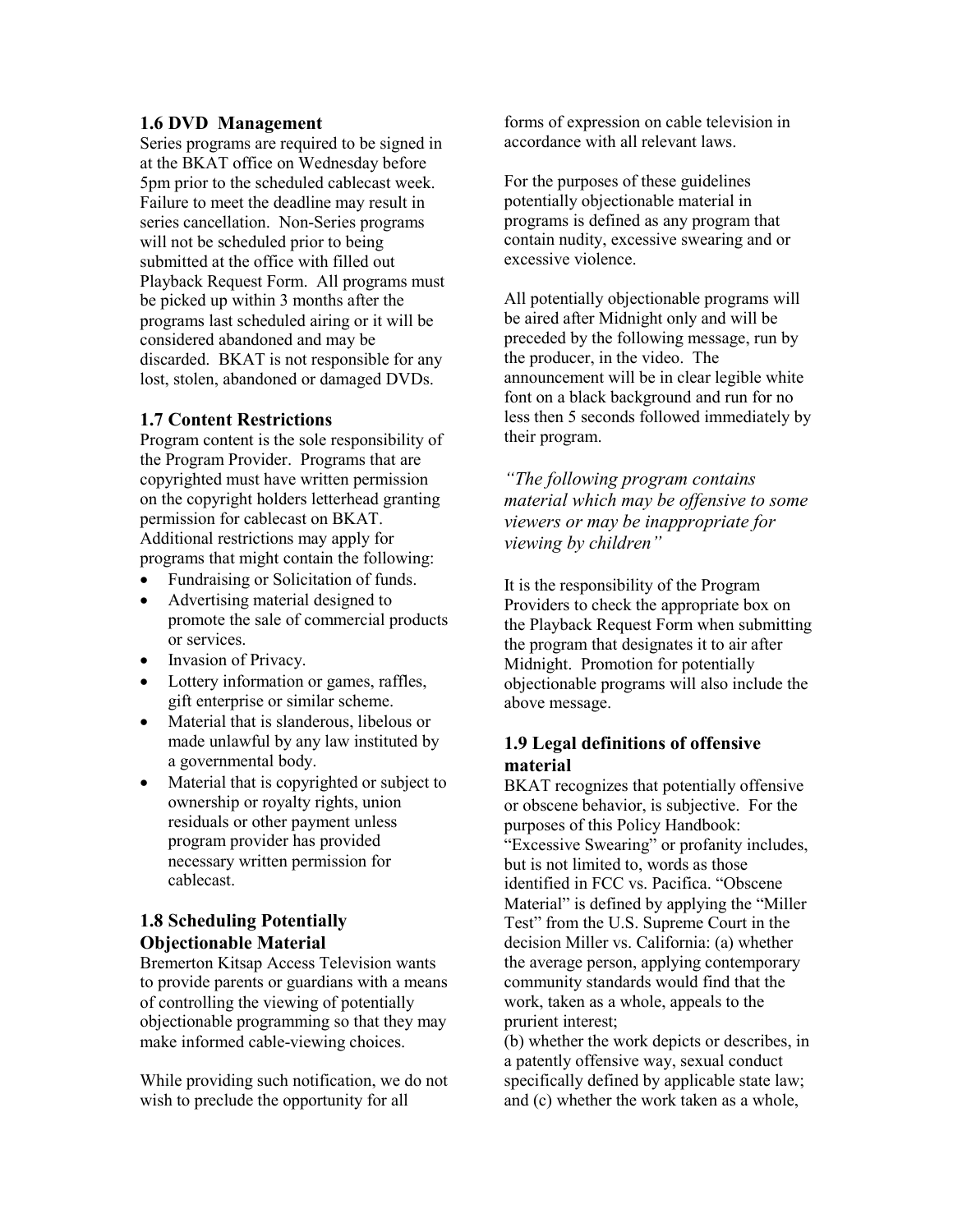lacks serious literary, artistic, political or scientific value.

#### **1.10 Political Programming**

BKAT has specific guidelines with regard to programming on political issues before, during or after a political campaign season.

NOTE: Programs that include appearances by incumbents acting in their regular elected capacity are not subject to these policies.

BKAT encourages the production of programs relating to political forums, candidate debates and interview style programs when recognized political or ballot issue spokespersons are invited to participate. This means that sponsors of such recorded events must strive, in good faith, to accurately recruit and represent varying points of view, recognizing that representing all points of view is an unattainable goal in any community.

The sponsors or coordinators of these events should not intentionally design programming to promote one candidate or a single viewpoint over another. Therefore, program originators must be able to demonstrate that reasonable opportunities were provided to political parties, candidates, proponents and/or opponents to participate in the program.

Political programs may not contain advertising, signage or overt promotion for a political campaign.

### **1.11 Underwriting Credit**

Program Originators may acknowledge individuals, companies or other organizations that provide financial or other assistance in the production of a program. Such acknowledgement may include the individual's name, brand name and/or trade name. This credit shall not include advertising information. The FCC describes advertising information as a "buy this" pleading, price information and/or "comparative or qualitative: language. Underwriting credits may not exceed 15

seconds per underwriter and no more than a total of two minutes. Note: The above underwriting acknowledgements shall not be repeated more tan once per half-hour segment.

### **1.12 Program Library & Archive**

BKAT reserves the right to re-cablecast and/or archive copies of programs submitted for cablecast with program originator's permission. BKAT also reserves the right to use program segments for our own promotional and training purposes.

#### **1.13 First Use of Program**

Programs produced through BKAT must premiere on BKAT prior to other uses of the material.

# **2.USING EQUIPMENT AND PRODUCING PROGRAMS**

*BKAT makes available free use of video cameras, a studio and editing equipment for use by production originators to assist them in producing their program to air on BKAT.* 

### **2.1 Eligibility**

Any Kitsap County resident may use BKAT equipment to produce programs to air on BKAT. They must first become BKAT Members by having a current Membership Form on file and demonstrate proper use of equipment. Individuals under 18 years of age must have their parent(s) or legal guardian(s) reserve, sign the Equipment Agreement From, check out and return the equipment on their behalf. A parent or legal guardian must also accompany an individual under the age of 18 if they are using the edit equipment at BKAT. Individuals under the age of 14 may not operate BKAT equipment.